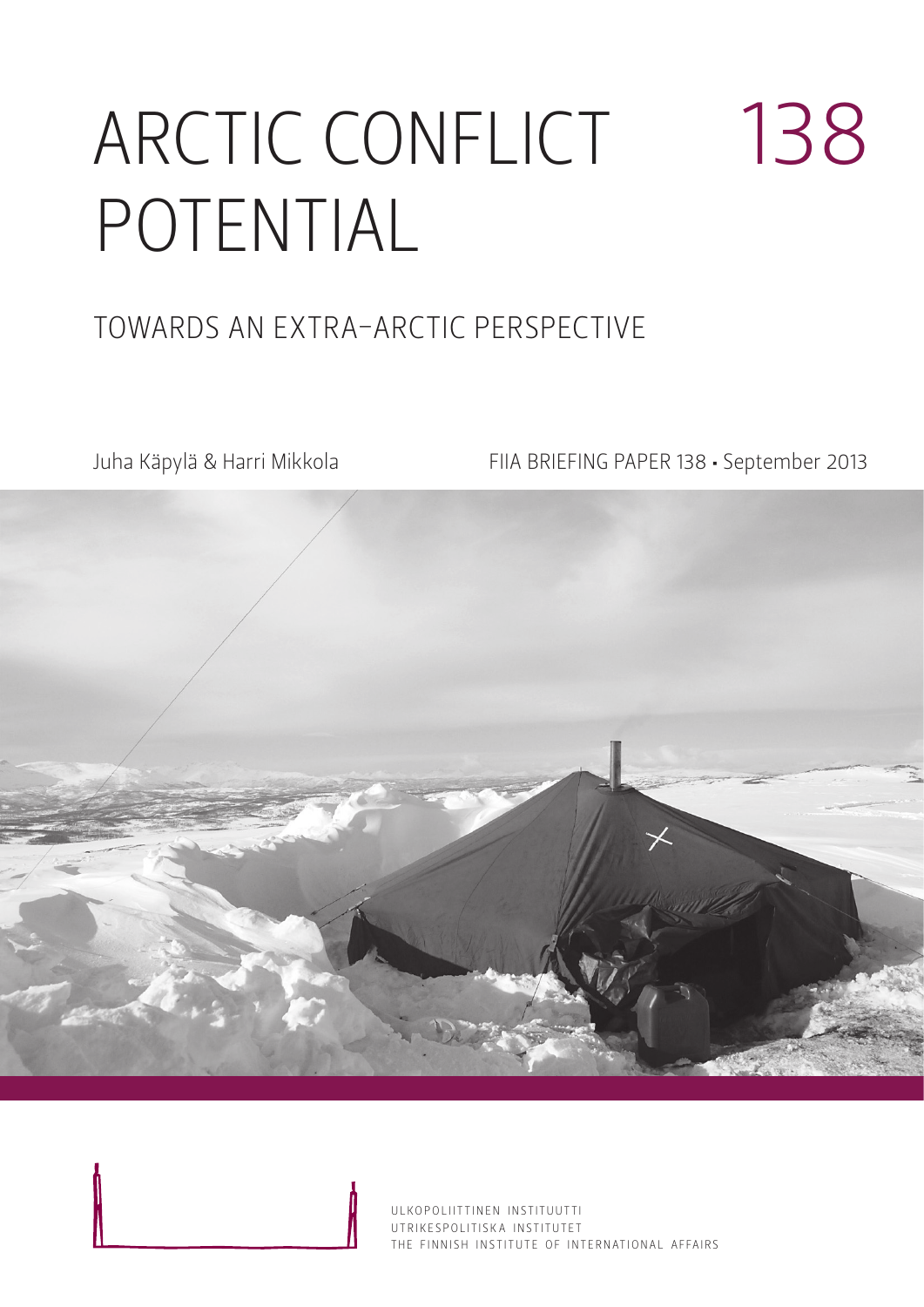## ARCTIC CONFLICT POTENTIAL

TOWARDS AN EXTRA-ARCTIC PERSPECTIVE



Juha Käpylä Researcher The Finnish Institute of International Affairs

FIIA Briefing Paper 138 September 2013



Harri Mikkola Researcher The Finnish Institute of International Affairs

- According to a popular notion, huge natural resource reserves located in the Arctic region will lead to a conflictual "gold rush" when Arctic states compete to claim these reserves for themselves.
- • More precisely, there is the potential for interstate conflict in the Arctic area related to unresolved border issues, control of the Arctic maritime routes, and demarcation of the resource-rich continental shelves under the Arctic Ocean.
- • However, Arctic states have little to gain by letting the Arctic dynamics slip into a conflict state that would create an unfruitful investment environment in the region.
- • Relatively well-functioning regional and international governance mechanisms further defuse the interstate conflict potential in the region. Despite the divergent political interests of various players, the intra-Arctic conflict potential remains low.
- Should interstate conflict surface in the Arctic, the source is most likely to be related to complex global dynamics that may spill over to the region and which cannot be addressed with existing Arctic governance mechanisms. This extra-Arctic perspective should be increasingly taken into consideration by scholars and policy-makers.

Global Security research programme The Finnish Institute of International Affairs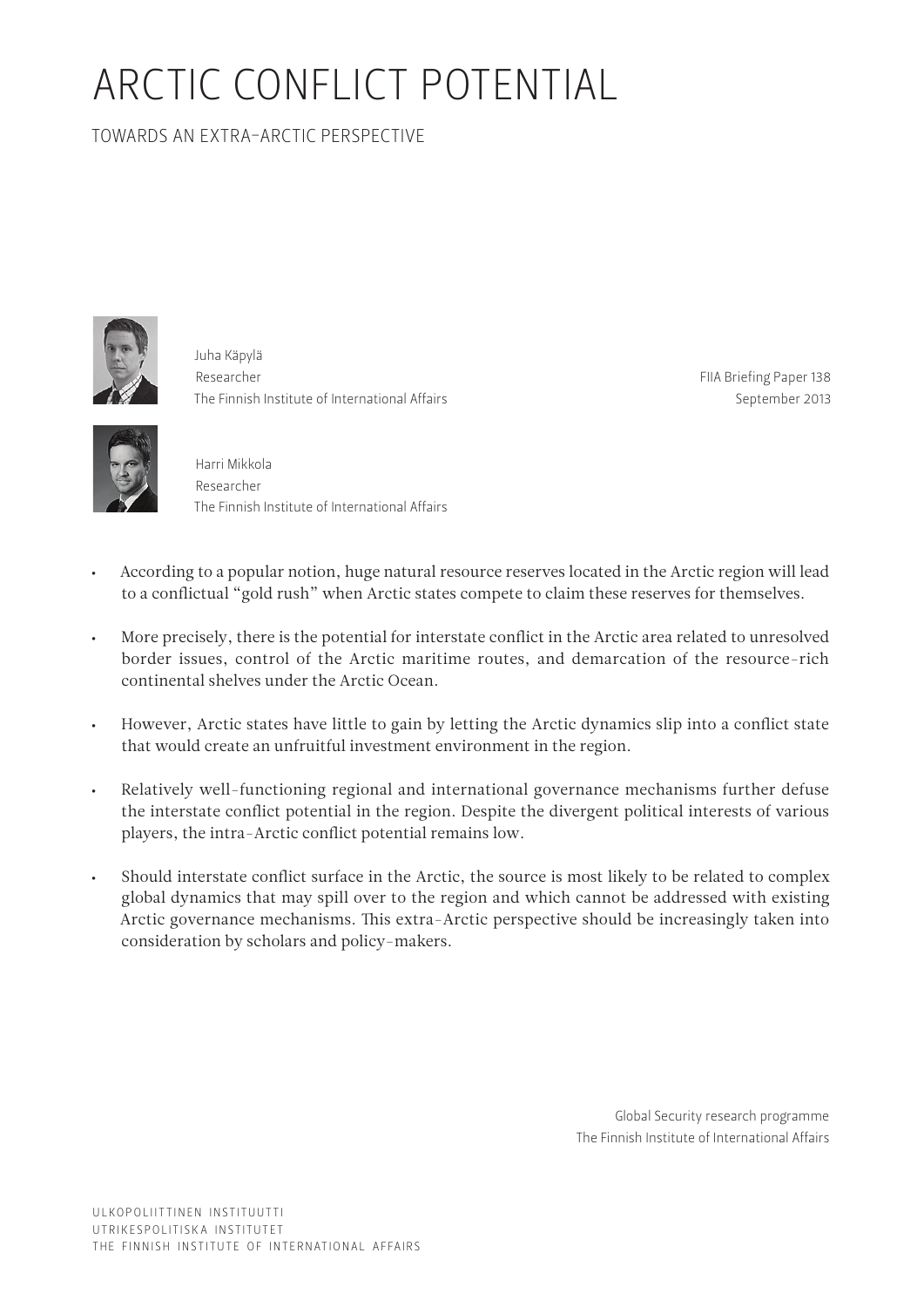#### Introduction $1$

The Arctic is changing from a peripheral region to a global arena with important geo-economic and geopolitical dynamics. The key driver behind this is the rapid and exceptional warming of the Arctic, which has resulted in an intensified melting of the icy region. This, in turn, has meant that substantial mineral and hydrocarbon resources as well as new cost-effective and time-saving maritime routes between East-Asia and Europe are becoming more easily exploitable.

With its huge potential, the opening Arctic may have major implications for energy security, trade policy, power relations and the environmental concerns of several nations, inside and outside the region itself. As a result, issues, actors and stakes concerning the Arctic development agenda are about to multiply and turn more complicated. This also means that managing the Arctic may face more severe governance and policy challenges in the future. At the same time, existing regional challenges remain to be resolved. With still unsettled disputes, the opening Arctic offers an arena where major global power dynamics are displayed and different actors are trying to influence Arctic governance.

An often-heard notion is that the huge natural resource reserves located in the Arctic will lead to some kind of "gold rush" or "land grab" when states compete to claim these reserves. Indeed, alarmist outlooks show remarkable persistence in predicting that the growing geopolitical and economic relevance of the area will lead to a new Cold War and military build-up in the Arctic. $<sup>2</sup>$  This rhetoric</sup> characterizes the area as a *terra nullius,* defined by a forthcoming economic bonanza and realpolitik

that together could create a "perfect storm" leading to an interstate Arctic conflict.

However, during the past few years the Arctic paradigm has shifted from the "new Cold War" to "Arctic cooperation". This paper agrees with recent scholarly observations that one should not exaggerate the intra-Arctic conflict potential nor follow the myth of the conflictual Arctic that continues to permeate popular imagery.3 To this effect, this paper begins by highlighting three potential intra-Arctic sources of interstate conflict: territorial borders, maritime routes and continental shelves. After that, the paper provides practical and critical insights into why the assumed endogenous conflict potential in the Arctic is relatively low. The paper concludes that if there is a significant conflict in the Arctic, the most likely – and complex – source for it will be beyond the region itself.

#### Intra-Arctic conflict potential: Key disputes and governance challenges

There are three potential endogenous sources of conflict in the Arctic. They all involve the key question of ownership – who owns and controls what in the region – and thus fall under a broad category of state sovereignty. First, there are unresolved border issues. However, these territorial disputes are few in number and mild in severity. The US and Canada remain locked in disagreement over a small slice of the Beaufort Sea, whereas Denmark and Canada have differing views on the ownership of the tiny Hans Island, located between Canada and Greenland. Despite significant hydrocarbon prospects in these disputed areas, the countries in question are all close allies and NATO members, and any serious conflict potential between them over these territorial issues is close to zero.

A second, and more prominent, endogenous source of conflict concerns disagreements over the control

<sup>1</sup> This briefing paper was drafted as a part of a broader research project Towards Geopolitics of Flows, funded by the Finnish Scientific Advisory Board for Defense and National Emergency Supply Agency.

<sup>2 &</sup>quot;Arctic Military Rivalry Could Herald a 21st-Century Cold War", *The Guardian*, June 5, 2012, [http://www.theguard](http://www.theguardian.com/world/2012/jun/05/arctic-military-rivalry-cold-war)[ian.com/world/2012/jun/05/arctic-military-rivalry-cold](http://www.theguardian.com/world/2012/jun/05/arctic-military-rivalry-cold-war)[war](http://www.theguardian.com/world/2012/jun/05/arctic-military-rivalry-cold-war); "The New Cold War: Militaries Eyeing Arctic Resources", *Fox News*, April 16, 2012, [http://www.foxnews.com/sc](http://www.foxnews.com/scitech/2012/04/16/new-cold-war-as-ice-cap-melts-militaries-vie-for-arctic-edge/)[itech/2012/04/16/new-cold-war-as-ice-cap-melts-militar](http://www.foxnews.com/scitech/2012/04/16/new-cold-war-as-ice-cap-melts-militaries-vie-for-arctic-edge/)[ies-vie-for-arctic-edge/.](http://www.foxnews.com/scitech/2012/04/16/new-cold-war-as-ice-cap-melts-militaries-vie-for-arctic-edge/)

<sup>3</sup> Griffiths, Franklyn (2011) "Arctic Security: The Indirect Approach", in Kraska, James (ed.) (2011) *Arctic Security in an Age of Climate Change*, Cambridge: Cambridge University Press, pp. 3-4; Exner-Pirot, Heather (2013) "Myth of fresh Cold War in Arctic won't die", *Alaska Dispatch*, March 17, 2013, [http://www.alaskadispatch.com/article/20130317/](http://www.alaskadispatch.com/article/20130317/myth-fresh-cold-war-arctic-wont-die) [myth-fresh-cold-war-arctic-wont-die](http://www.alaskadispatch.com/article/20130317/myth-fresh-cold-war-arctic-wont-die).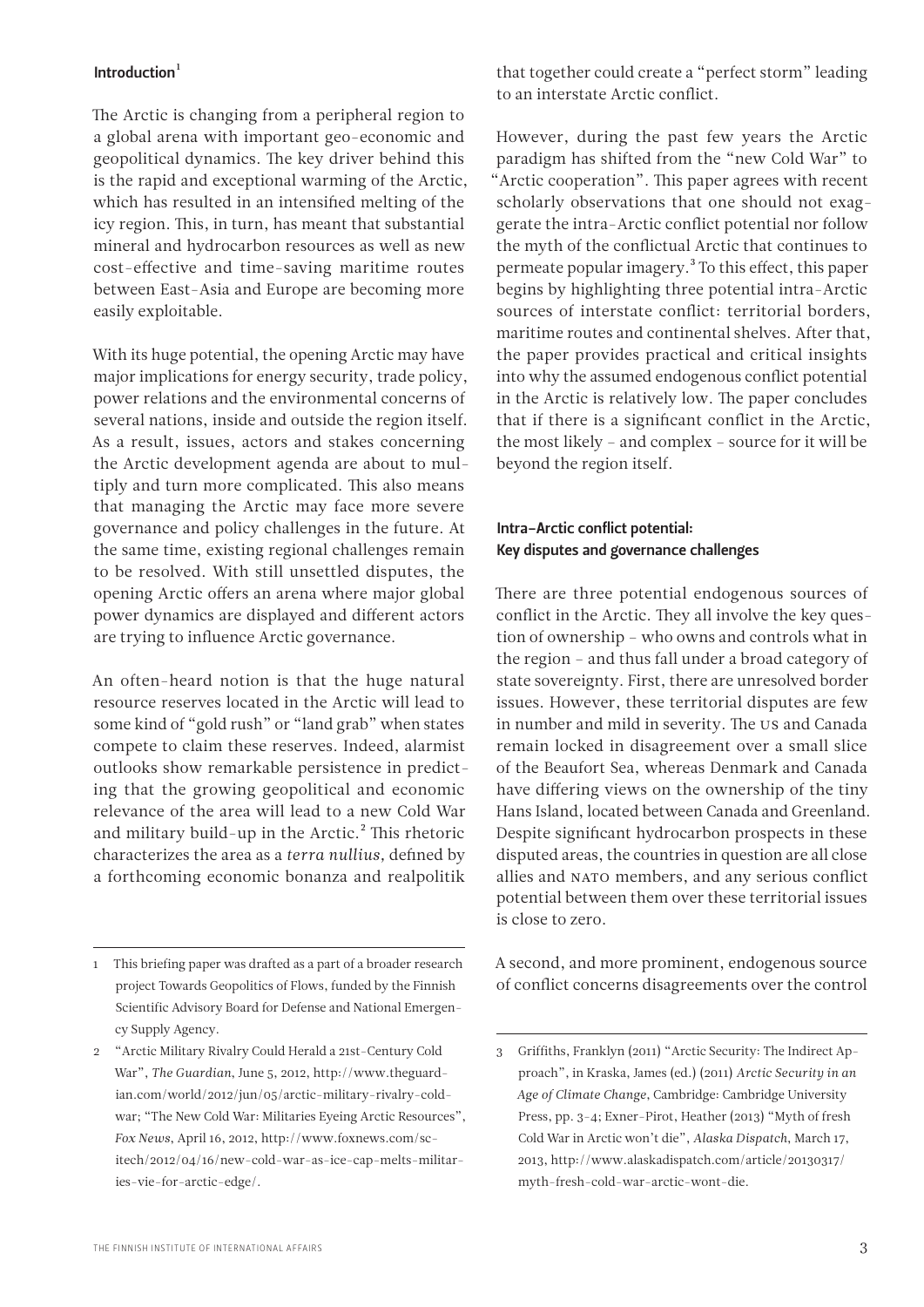of two major Arctic maritime routes. There is a disagreement between the US (and the EU) and Canada over the status of the North-West Passage (NWP) running through the Canadian archipelago. Similar dynamics remain to be resolved in the Northern Sea Route (NSR) running along the Russian Arctic coastline, although the key issue in the NSR is related to Russian management of the route.

These maritime issues arise in the context of the United Nations Convention on the Law of the Sea (UNCLOS). Drastic environmental changes and increased opportunity for activity in the Arctic have meant that the UNCLOS, as the legitimate global maritime regime, has become increasingly relevant also in the Arctic region. The UNCLOS divides the world's seas into different zones, including internal waters, territorial seas and the Exclusive Economic Zones (EEZs), all with different levels of sovereignty and navigation rights. The NWP in its entirety and the NSR in parts pass through areas that are under the direct jurisdiction of Canada and Russia respectively. No one is contesting Canadian or Russian sovereignty over their maritime areas. Instead, the disputes are about the interpretation of the UNCLOS.

According to the UNCLOS, foreign ships and aircraft are allowed freedom of movement through any nation's territorial sea and EEZ, and through straits used for international navigation. At the North-West Passage, the key issue is the status of the passage: whether the NWP should be seen as internal waters where Canada has complete jurisdiction, or whether it should be seen as an international strait which, according to the UNCLOS, should be open to free maritime passage. The US, in particular, has a stake in this issue. The US wants to avoid establishing an unfavourable legal precedent in NWP that might hinder the free flow of global trade or jeopardize the free movement of the US Navy in other parts of the world.

The status of the Northern Sea Route is potentially a more relevant maritime issue as it is expected to become a significant intercontinental transport route more rapidly. At the NSR, the key issue is the legitimacy of Russian regulation of the route. For the most part, the NSR runs through the Russian EEZ and only passes, at certain points, through Russian internal waters. Russia has nevertheless enacted Article 234 of the UNCLOS related to the possibility that a coastal state may apply special environmental protection requirements within its EEZ in "ice-covered waters" to control the use of NSR, and requires mandatory ice-breaker escort from the Russian breaker fleet for any ship operating on the route. This has caused global concern, most recently in Asian maritime nations and particularly in China, since high fees on ice-breaker services may diminish the potential commercial advantage of the route.

The third endogenous conflict potential stems from unsettled demands concerning the demarcation of the continental shelves under the Arctic Ocean. This is potentially the most significant intra-Arctic source of conflict given the expected hydrocarbon deposits on the Arctic seabed. This issue also arises in the context of the UNCLOS. According to the treaty, coastal states have sovereign economic rights to the water column and seabed resources in their 200 nautical miles (nm) EEZ. Beyond that, the UNCLOS allows for coastal states to seek an extension to their EEZs up to 350 nm through a formal submission to the United Nations Commission on the Limits of the Continental Shelf (CLCS).<sup>4</sup>

The CLCS confirms these claims if the scientific data are sufficient to justify that the extended EEZ correlates with the "natural" extension of the coastal state's continental shelf. In these extended EEZs, coastal states enjoy sovereign rights to the seabed resources, but not to the water column resources, which are part of the high seas without national jurisdiction. After a particular state has ratified the UNCLOS, it has a ten-year timeframe to submit its claims for the extended EEZ to the CLCS. A negative decision by the CLCS, however, is not final, and the state may proceed with collecting additional scientific data to further back up its claim.

What is perhaps the most important issue related to CLCS rulings in the Arctic remains to be settled. This concerns the Russian 2001 claim over the Lomonosov Ridge splitting the Arctic Ocean, which was initially rejected and delayed due to lack of sufficient scientific data. Since then, Russia has engaged in a geological survey and is expected to submit a revised claim to the CLCS by the end of 2013. In addition to Russia, Canada and Denmark also argue that the Lomonosov Ridge is a natural extension of their

<sup>4</sup> UNCLOS, Article 76; Annex II.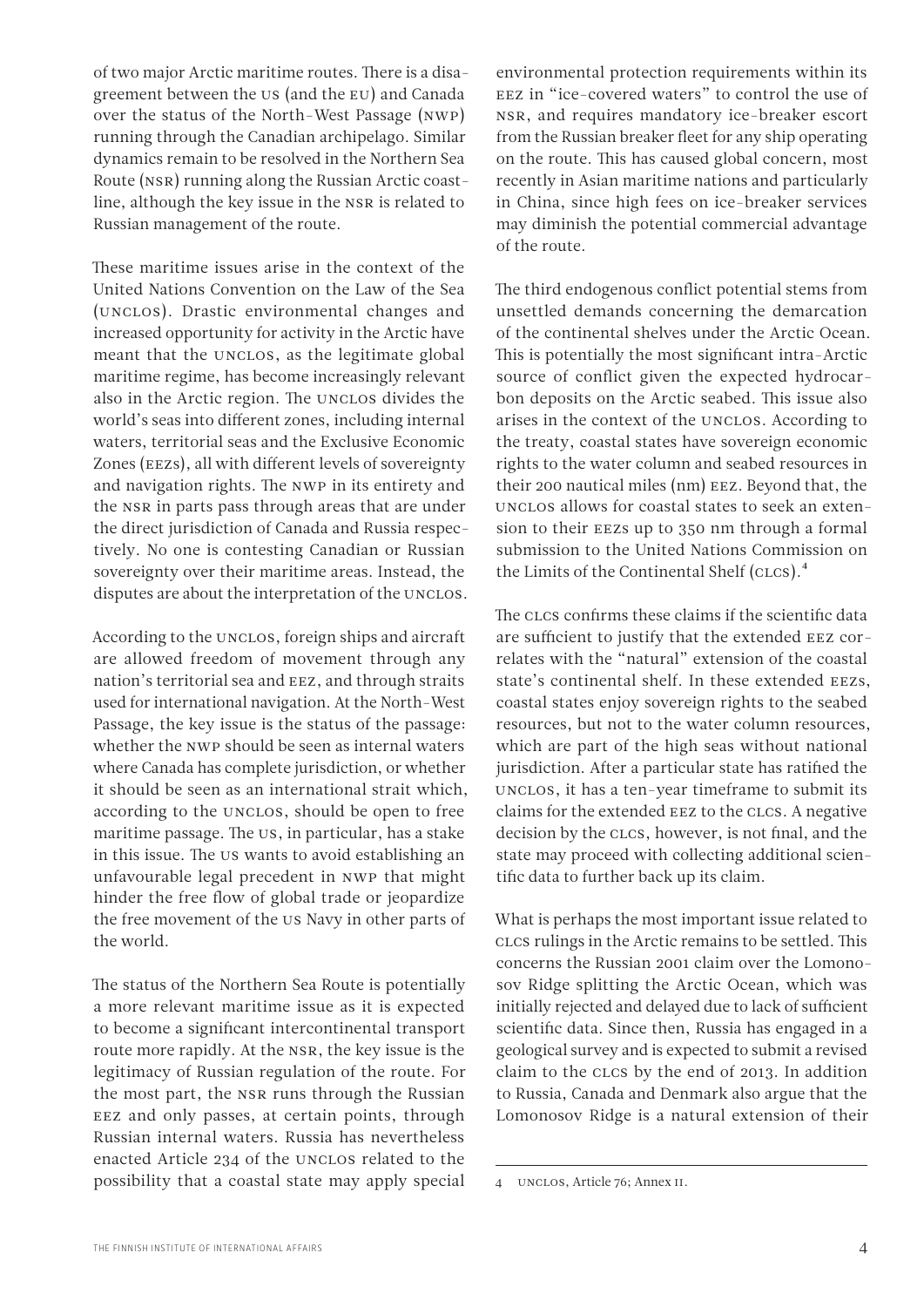continental shelf and they are preparing to submit their claims to the CLCS. The fact that these delimitation claims overlap is often seen to indicate some kind of ownership battle between Arctic coastal states, potentially leading to diplomatic disputes or even to the use of hard power as a way of securing the claim to one's "own" continental shelf.

In addition to these substantive considerations, there are also more implicit procedural challenges related to the extension of EEZs that have the potential to further bring about conflict dynamics. First, there are timeframe issues that make the process unpredictable. Not only have certain states encountered difficulties in following the 10-year window for an application, but it is also possible for states to make new and revised submissions to the CLCS, thus delaying a definitive decision on continental shelf extensions.

Secondly, the CLCS has a weak legal mandate. Its decisions are not legally binding rulings; they are only recommendatory in nature and thus the CLCS lacks the mandate and ultimate authority to settle boundary disputes between states. States have to accept the CLCS recommendation in order for it to become final. This makes the ultimate settlement a political matter. In a dispute situation, states are obliged primarily to negotiate a solution by themselves, but they may also subject their claims to international arbitration, for example to the International Tribunal for the Law of the Sea or the International Court of Justice.

Thirdly, the CLCS also has problems related to the transparency of the process. The Commission does not need to publicly justify its decision nor does the coastal state have to make the scientific data behind its claim public. And finally, the UNCLOS also has definitional ambiguities. For example, ambiguity about the notion of "continental shelf" gives scope for different interpretations about the national extensions of  $EES.<sup>5</sup>$ 

These procedural weaknesses may decrease the legitimacy of any CLCS ruling, especially if the ruling is unwelcomed by a coastal state. Overall,

they increase the possibility of misunderstandings, disputes and overlapping claims. A failure in the UN process to settle the issues – whether due to a substantive disagreement or a procedural challenge – might pose a serious setback for the Arctic development and could have the potential to shift this development towards more conflictual dynamics.

#### The Arctic is about cooperation, not conflict

These intra-Arctic challenges exist and need to be addressed. If they are not settled through bi- and multilateral processes, the Arctic cooperation might be jeopardized. However, there are several reasons why the intra-Arctic conflict potential should not be exaggerated.

First and foremost, while there will be intensifying economic competition among major corporations, Arctic states have little to gain by letting the Arctic dynamics slip into a conflict state that would create an unfruitful investment and development environment for Arctic exploitation. Of course, misperceptions and miscalculations are always possible, but for the most part the region's dynamics are increasingly steered by this economic logic.

Secondly, there is not that much to fight over, and even given the amount that exists, Arctic conditions are not conducive to easy exploitation. While there are certain unresolved ownership issues in the region, the Arctic is not reducible to the Arctic Ocean. A large part of the region consists of land areas above the Arctic Circle that are under the uncontested sovereignty of the Arctic states, with national bodies of legislation to govern their respective areas. Furthermore, in the maritime Arctic, the existing 200 nm EEZs from the coastline to the Arctic Basin are to a large extent uncontested and well defined.<sup>6</sup> It is estimated that around 85-90% of undiscovered hydrocarbon reserves are within these undisputed EEZs of Arctic nations.<sup>7</sup> The existence of legitimate sovereign authority over these uncontested areas downplays the notion of the Arctic as a *terra nullius,* claimable by anyone.

<sup>5</sup> Hart, Andrew et al. (2012) "Chill Out: Why Cooperation is Balancing Conflict among Major Powers in the New Arctic", *Brookings Report*, p. 11.

<sup>6</sup> Young, Oran R. (2009) "Whither the Arctic? Conflict or Cooperation in the Circumpolar North", *Polar Record* 45 (232), p. 77.

<sup>7</sup> Hart et al. (2012), p. 7.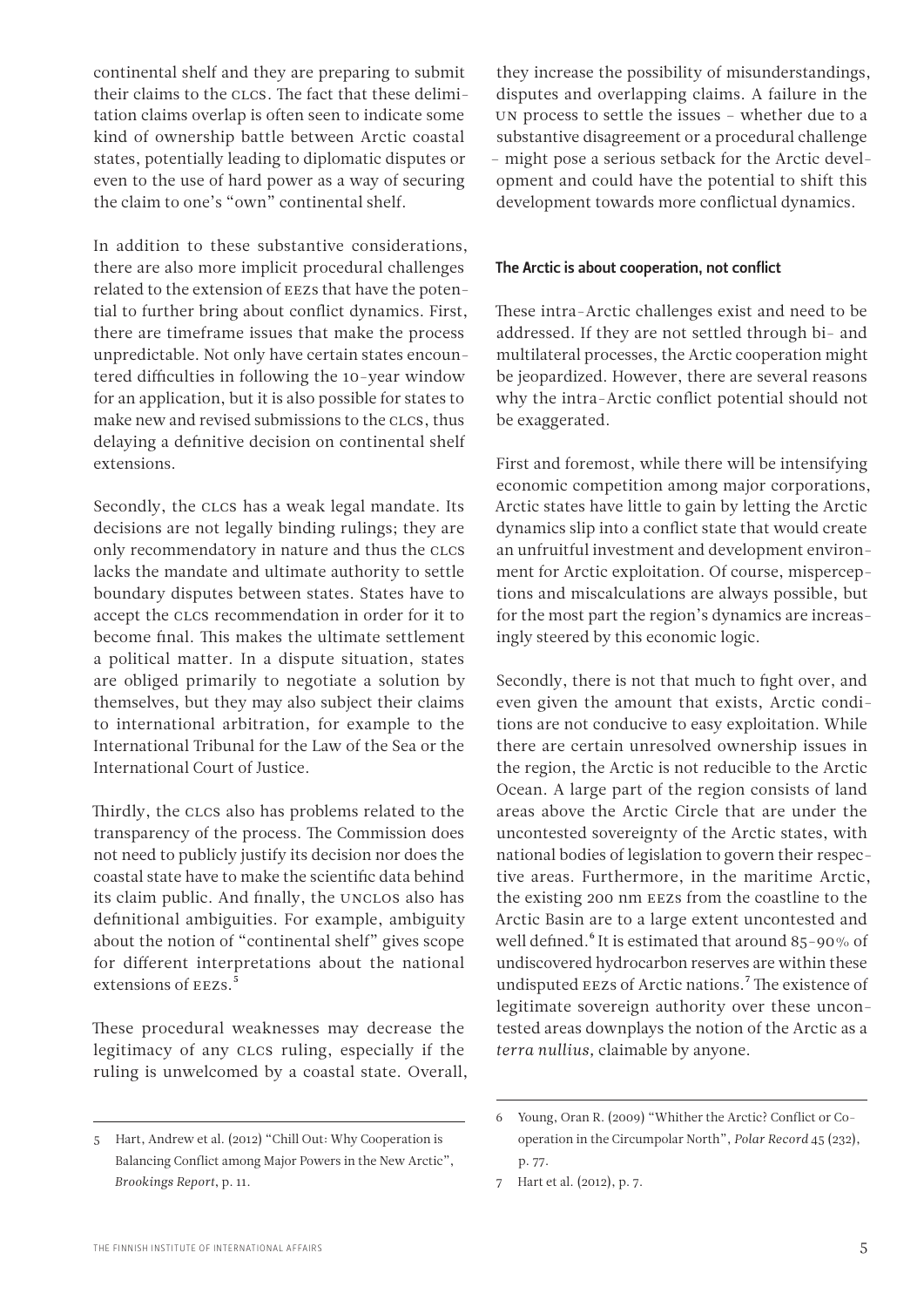Nevertheless, there remains a disputed and undivided geographical area around the North Pole with potentially substantial hydrocarbon resources. However, the operating environment around the North Pole is multi-dimensionally harsh, making hydrocarbon exploitation there highly difficult and expensive. As a result, the economic potential of the area is extremely difficult to realize and Arctic hydrocarbon exploitation is likely to happen within the limits of the EEZs in the foreseeable future.<sup>8</sup>This makes heated disputes related to the hydrocarbon exploitation in this distant area highly unlikely – at least in the mid-term future.

Thirdly, the Arctic area is not a governance void. The agenda of issues in Arctic governance is manifold, ranging from environmental protection and indigenous people all the way to economic and even military activities. This range of issues does not fall under the mandate of any single governance structure or organization, but is dealt with instead through multiple mechanisms. As such, contemporary Arctic governance does not constitute an integrated system. So far, Arctic governance and cooperation mechanisms have been evolving incrementally in situations where sectoral and practical issues have required some kind of governance solution and structure. As a result, Arctic governance has emerged as a fragmented and sectoral mosaic of national, regional, international and global governance arrangements, standards, laws, and treaties.<sup>9</sup>

In this situation, some actors have stressed the need for an Arctic Treaty, a comprehensive and definitive legal regime similar to the Antarctic Treaty System, to demilitarize the Arctic region and protect its environment. However, this is unfeasible given the obvious differences between the Antarctic and the Arctic. Whereas the Antarctic is an unpopulated continent surrounded by an ocean, the Arctic consists of an ocean surrounded by populated continents. As such, the Arctic area is under the direct jurisdiction and ownership of various sovereign countries. Consequently, all Arctic states have emphasized that there is no need for a comprehensive Arctic Treaty, and that existing national and

regional governance structures are adequate. In short, there is no political impetus to generate a new pan-Arctic regime.

Moreover, the UNCLOS treaty provides a complementary multilateral legal framework for settling intra-Arctic sovereignty issues regarding maritime routes and continental shelf extensions. While the UNCLOS remains unproven in the Arctic and is plagued by some procedural ambiguities, so far there are no indicators that the treaty and its procedures would not be able to resolve disputes in the Arctic. In fact, when compared to the situation in the South China Sea, which shares similar dynamics (hydrocarbon resources, undefined boundaries, major power interests), the Arctic states have been remarkably successful in combining national interests and peaceful cooperation. The Arctic states have committed themselves to settling their maritime border disputes via the UNCLOS processes, most recently in the Arctic Council's 2013 Kiruna ministerial meeting. All Arctic rim states, with the exception of the US, have ratified the UNCLOS treaty, but even the US has affirmed its de facto commitment to the Law of the Seas on several occasions. These statements are important illustrations of the cooperative nature of Arctic dynamics.

Of course, the UNCLOS is not the only international framework to govern the Arctic. A good example of more sectoral multilateral governance is the work of the International Maritime Organization (IMO). One important element in maintaining mutual trust in the Arctic is the mitigation of the possibility of a major environmental accident. As economic activities in the Arctic are multiplying, the possibility of a major environmental incident will become increasingly imminent. A major accident would not only hinder the economic development of the area, but could also feed political mistrust between the Arctic stakeholders, for example in the case of inability or reluctance to respond adequately to the situation.

The IMO has a key role to play in making risky Arctic shipping safer. Currently, the organization is preparing a mandatory "Polar Code" for Arctic shipping. This new safety regime will regulate the design, construction and use of vessels in Arctic waters, and will most likely have a positive impact on the possibility of the Arctic maritime passages becoming important global transport routes. That said, even if the Arctic shipping industry becomes more

<sup>8</sup> Young (2009), p. 75.

<sup>9</sup> Humrich, Christoph and Wolf, Klaus Dieter (2012) "From Meltdown to Showdown? Challenges and Options for Governance in the Arctic", PRIF Report No. 113, p. ii.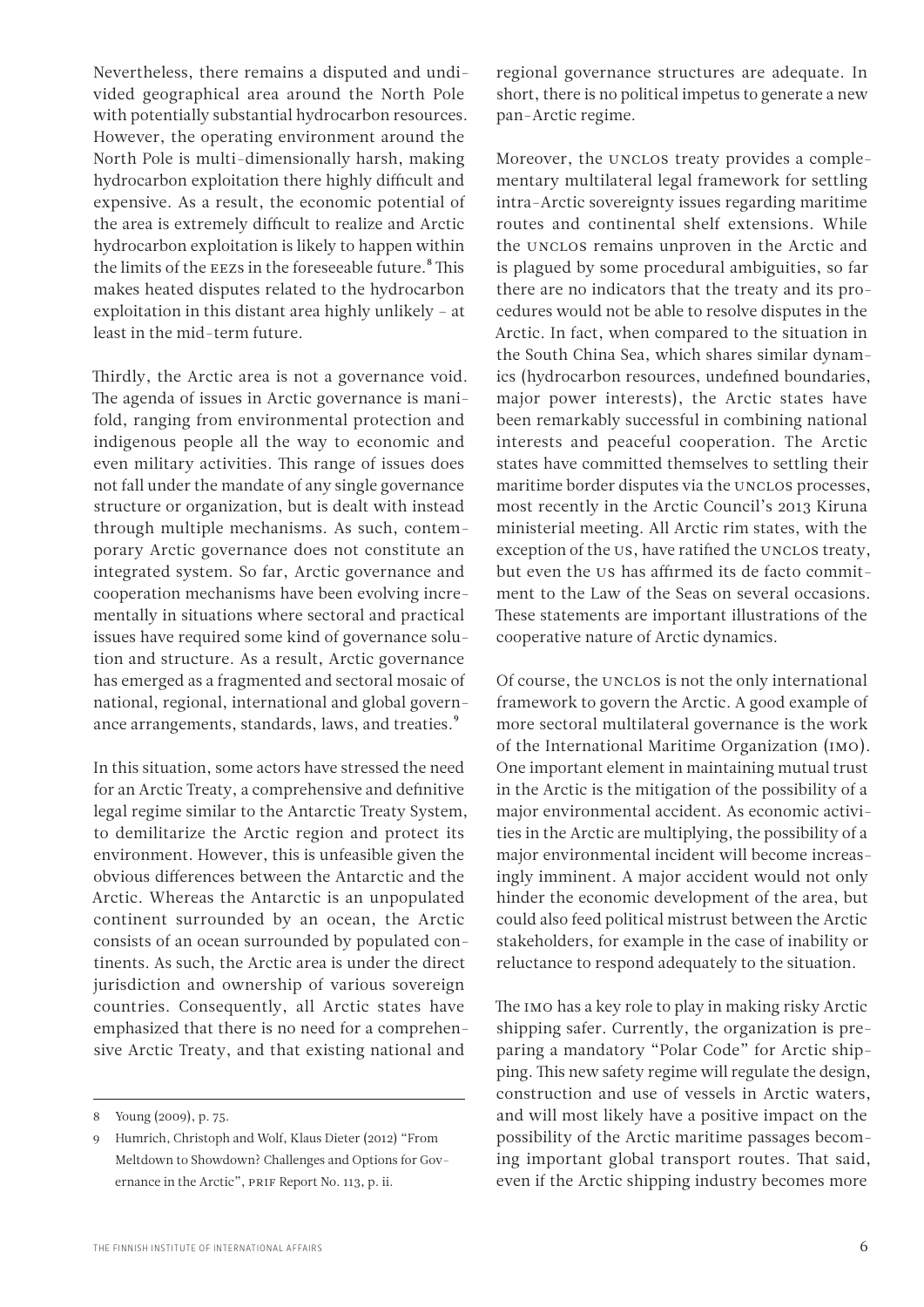regulated and standardized, and hence increasingly "safe", the increase in activity will nevertheless increase the overall risk of accident, whatever the regulation.

Finally, while competition exists, Arctic states have expressed their interest in international cooperation and have backed this up with high-profile confidence-building measures. Most notably, this was the case after the famous 2007 Russian flag planting stunt at the North Pole that was not followed by intensified competition, but instead by measures that sought to demystify and defuse the situation – including the 2008 Ilulissat Declaration by the five Arctic littoral states. To reinforce this trend, Arctic states' Chiefs of Defence have begun to meet biannually, and there are also annual Arctic military exercises between Norway (NATO member) and Russia. There are also biannual crossboundary emergency exercises in the region by various national authorities. While certain Arctic states (e.g. Norway, Russia, Canada) have increased their military presence and capability in the Arctic, there is widespread agreement that Arctic states are primarily interested in monitoring and governing the opening area and their respective sovereignties in the region. As such, there is little indication of a hostile re-militarization of the Arctic.<sup>10</sup>

All Arctic states have also produced remarkably convergent Arctic strategies and policies that emphasize the need for cooperation in Arctic issues. Moreover, all Arctic Council member states, as well as its permanent observers, have endorsed Arctic multilateralism. Most recently, the Arctic Council's Kiruna Declaration reinforced the status of the Council as the leading forum for international cooperation in the Arctic. Of course, official policy statements may only pay lip service to cooperation and downplay actual points of friction, for example with regard to differing economic or security policy interests. That said, the Arctic cooperation discourse continues to shape the common sense of Arctic governance towards interstate peace and cooperation.

It is also important to note that while both circumpolar (Arctic Council) and regional (Barents Euro-Arctic Council, Nordic Council, Baltic Sea Council)

frameworks are important in Arctic governance and cooperation, they are not the only platforms where the Arctic states interact. Various international forums play a role, too. All Arctic nations are OSCE members, while some belong to NATO and others to the EU. Participation in these frameworks may involve crippling policy competition and power politics, but it can also foster an important confidence-building element between actors. In any case, international forums are important platforms to address international issues that have – for better or worse – implications for the Arctic area (such as military and security policy issues). Of course, it is the role of NATO in Arctic cooperation that is especially problematic due to Russian antipathy towards the organization in general and in Arctic governance in particular. For the most part, NATO has decided not to demonstrate a strong presence in the region, and in so doing, has fostered a cooperative atmosphere on its part.

The Arctic has also seen the birth of various bilateral agreements on several issues and in several sectors. Most notably, Norway and Russia managed to resolve their longstanding border dispute in the 2010 delimitation treaty on the disputed maritime area in the Barents Sea. Somewhat similarly, while the US and Canada do not agree on the status of the NWP, the 1998 US-Canadian agreement has nevertheless stabilized the situation and mitigated the tension at the passage. In the agreement, the US agreed not to send ships through the NWP without Canada's consent, while Canada promised to grant that consent always. Many of the Arctic agreements are precisely like this: "unofficial" deals where actors "agree to disagree" in order to be able to make a practical compromise that enables them to develop or utilize a particular resource without losing their sovereignty or prestige – even if the dispute remains officially unsettled.<sup>11</sup>

#### Conclusion: Extra-Arctic dynamics and their consequences

So far, endogenous conflict dynamics among Arctic states have been defused by either bi- or multilateral

<sup>10</sup> Lasserre, Frederic et al. (2012) "Is there an Arms Race in the Arctic?", *Journal of Military and Strategic Studies*, 14 (3/4).

<sup>11</sup> Hříž, Zdeněk and Chrášťanský, Filip (2012) "Existing Conflicts in the Arctic and the Risk of Escalation: Rhetoric and Reality", *Perspectives* 20 (1), pp. 123-124, 131.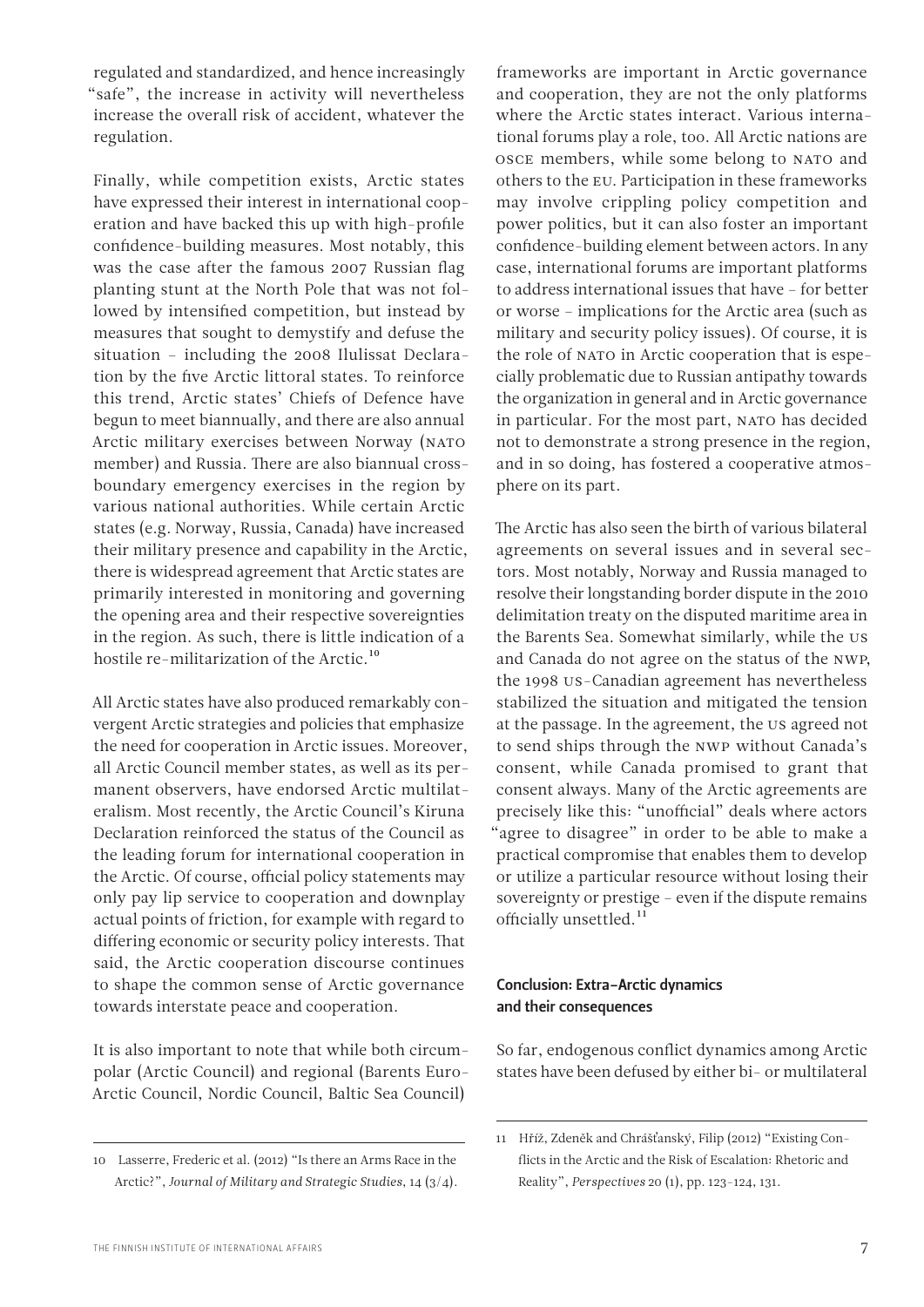cooperation, and they have been limited primarily to economic, legal and scientific argumentation. In order to ensure peaceful and cooperative dynamics in the region, governance mechanisms that are legitimate and confidence-building remain vital in managing intra-Arctic dynamics. As a result of high incentives for stability in combination with relatively well-functioning Arctic governance, the potential for a major inter-state Arctic conflict due to endogenous sources is quite low and there is little reason to presume that this will change any time soon. While recognizing the political interests of various players, one must be careful not to "sex up" the intra-Arctic conflict potential, as this might generate self-fulfilling prophecies and reinforce conflict dynamics.

To understand the Arctic today, one needs to have a global perspective. The Arctic is not a closed system and regional development is increasingly intertwined with global dynamics. For example, the potential and economic viability of Arctic hydrocarbon exploitation is – and will remain – dependent on international energy prices and fluctuations in the global energy market, among other things due to breakthroughs in energy extraction technology (shale gas). Similarly, political events outside the Arctic may have direct effects on the dynamics in the region. In the war in Afghanistan, the US and Coalition military have been dependent on the supply routes that pass through Russian territory. This most likely means that the US, or NATO, has no overwhelming and immediate desire to demonstrate an increasing presence in the Arctic and challenge Russian interests in the region. Also, the future of cooperation or conflict between Russia and China is bound to affect the prospects of Arctic hydrocarbon and maritime transport activities.

If conflict was to surface in the Arctic, the most likely source would be extra-Arctic, stemming from dynamics outside the region. On the one hand, the forces of globalization and climate change manifest themselves in the contemporary Arctic as regional, sub-state disputes. When the stakes are getting higher in the Arctic, the region has experienced – and is likely to experience increasingly – local disputes between economic/state and environmental actors, multinational companies and indigenous people as well as difficult trade-offs between various economic sectors, such as hydrocarbon extraction and fishery. On the other hand, disputes between

Arctic stakeholders over other issues and in other parts of the world might also spill over to the region. This latter exogenous source of conflict, in particular, remains elusive and hard to pinpoint in advance, but would certainly involve complex global conflict dynamics and would require alternative conflict management strategies above and beyond existing Arctic governance structures.

By far the most significant exogenous source of a potential conflict in the Arctic is, however, global climate change. The so-called "Arctic boom" would become possible only in the context of a warming globe. At the same time, activities (e.g. hydrocarbon extraction) and changes (warming) in the Arctic itself feed into the environmental dynamics that further warm the globe. In short, Arctic dynamics are caught up in a vicious circle.

While climate change has severe effects on the biosphere in the Arctic and elsewhere, it also produces a range of security challenges by touching on various aspects of human security around the world. The most severe effects of climate change are expected to take place in regions that are already the most fragile and prone to crisis. Climate change is a "threat-multiplier" that accelerates the existing tensions and conflict dynamics, potentially producing so-called "poly-crises" in which various crisis factors become nested.

The futuristic global scenario where the "Arctic boom" is going to take place will most likely include irreversible damage to the biosphere that results in more severe global competition between states and non-state actors over key resources, such as cultivable farmland, drinkable water, fish stocks and energy. It will most likely also entail serious damage to infrastructure in coastal cities due to an increase in sea levels. Climate change will also increase refugee flows and radicalization, especially in regions that suffer the most from its effects. These and other developments will most likely co-exist with systemic factors, such as economic and political inequality, poverty, lack of democracy, global economic disorder and so on.

It is self-evident – though often overlooked – that the potential economic benefits reaped from the Arctic area pale in comparison with these severe, both humane and economic, effects of global climate change. Moreover, the world where the "Arctic